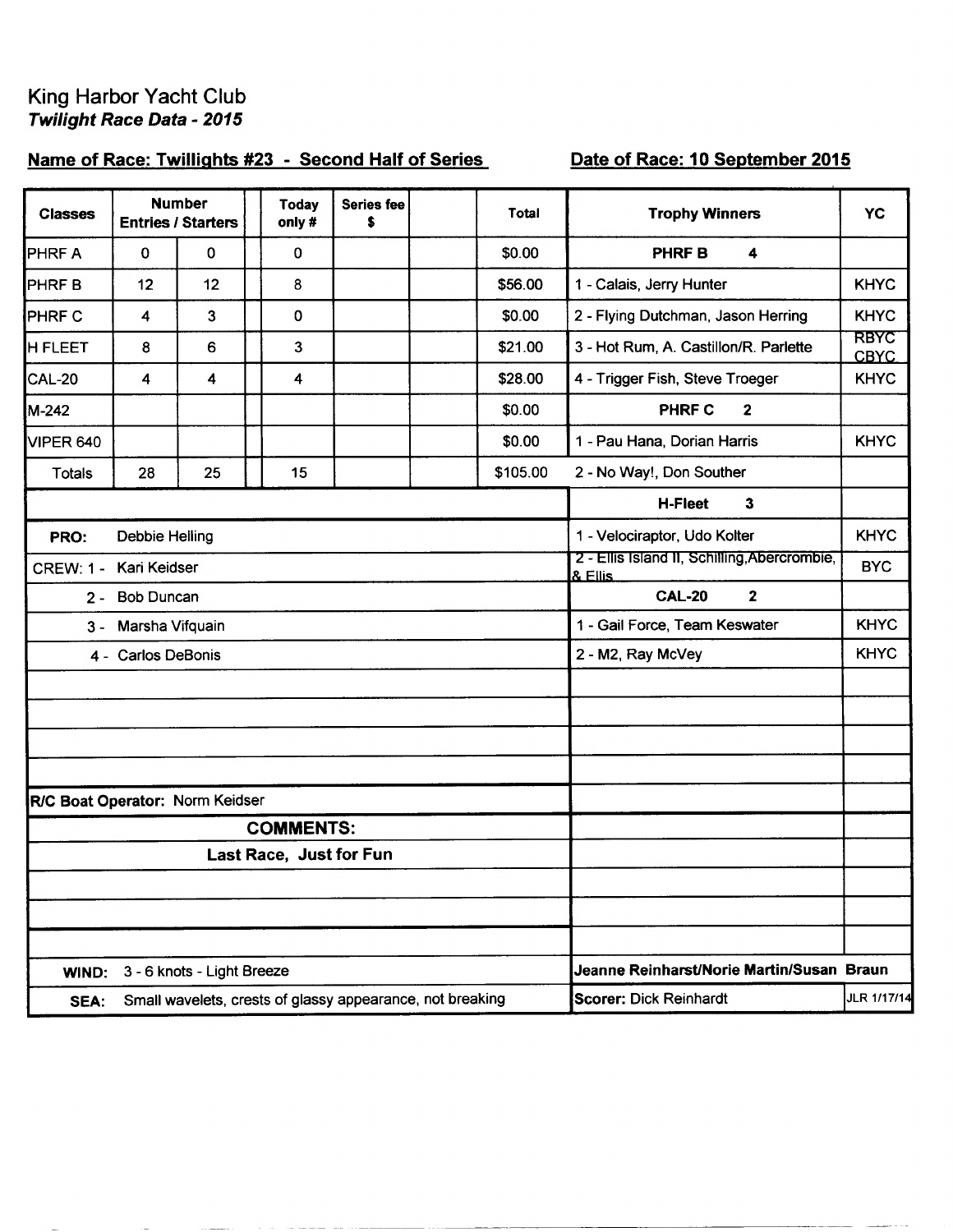

|     | <b>Rating</b> | <b>Finish</b><br><b>Time</b> | <b>Corrected</b><br><b>Time</b> | <b>Boat Type</b> | Club           |
|-----|---------------|------------------------------|---------------------------------|------------------|----------------|
|     |               |                              |                                 |                  |                |
|     | 81            | 18:54:51                     | 00:41:03                        | Dencho 33        | <b>KHYC</b>    |
| ıge | 90            | 18:56:49                     | 00:42:28                        | Hobie 33         | <b>KHYC</b>    |
|     | 117           | 18:58:53                     | 00:42:46                        | CF 33            | <b>RBYC/CE</b> |

**PHRE-B** Time on Time / Start Time 18:15:00

|               |                | 46575  | Calais                                | Jerry Hunter                   | 81    | 18:54:51 | 00:41:03 | Dencho 33     | KHYC        |
|---------------|----------------|--------|---------------------------------------|--------------------------------|-------|----------|----------|---------------|-------------|
|               | $\mathfrak{2}$ | 87027  | Flying Dutchman (*                    | Jason Herring/ R.Van Kreuninge | 90    | 18:56:49 | 00:42:28 | Hobie 33      | <b>KHYC</b> |
|               | 3              | 57990  | Hot Rum                               | Al Castillon/ Richard Parlett  | 117   | 18:58:53 | 00:42:46 | CF 33         | RBYC/CB     |
|               | 4              | 7026   | Trigger Fish                          | Steve Troeger                  | 57    | 18:55:23 | 00:43:15 | Beneteau 40.7 | KHYC        |
|               | 5              | 42757  | Tigger $(*)$                          | Fred & Suzanne Cottrell        | 84    | 18:57:29 | 00:43:33 | J 33          | <b>KHYC</b> |
|               | 6              | 56136  | Bella Vita [*]                        | Marty Burke                    | 75    | 18:57:18 | 00:44:00 | Ben 36.7      | <b>KHYC</b> |
|               | 7              | 87309  | Priorities $(*)$                      | Bob Cole                       | 99    | 18:59:34 | 00:44:38 | Olson 30      | <b>KHYC</b> |
|               | 8              | 46192  | H <sub>2</sub> Blue                   | Ross Moore                     | 108   | 19:00:37 | 00:45:04 | J 92          | <b>KHYC</b> |
|               | 9              | 97788  | <b>Dragon Dance</b>                   | David Lin                      | 72    | 18:59:02 | 00:46:01 | Schock 35     | SBYRC       |
|               | 10             | 54     | USA54                                 | Charlie Bielecki               | 96    | 19:09:37 | 00:54:57 | Melges 24     | <b>KHYC</b> |
|               | 11             | 72     | Despicable                            | Joel Sprague                   | $-59$ | 19:02:59 | 01:03:31 | J 92 S        | <b>RBYC</b> |
| OCS           | 14             | 46879  | Noah Genda                            | Wilfred Poiesz                 | 81    | 18:56:17 |          | Bravera 29    | <b>KHYC</b> |
| <b>PHRF-C</b> |                |        | Time on Time /<br>Start Time 18:20:00 |                                |       |          |          |               |             |
|               |                | 900    | Pau Hana <sup>[*]</sup>               | Dorian Harris                  | 150   | 19:05:15 | 00:42:01 | Martin 242    | <b>KHYC</b> |
|               | $\overline{2}$ | 97850  | No Way !! $(*)$                       | Don Souther                    | 138   | 19:04:57 | 00:42:28 | $B-25$        | <b>KHYC</b> |
|               | 3              | 207    | Sails Coll (*)                        | Julie Coll                     | 150   | 19:07:28 | 00:44:05 | Martin 242    | KHYC        |
| <b>Cal 20</b> |                |        | One Design                            |                                |       |          |          |               |             |
|               |                | 101099 | Gail Force                            | Keswater Team                  |       |          |          | Cal 20        | <b>KHYC</b> |